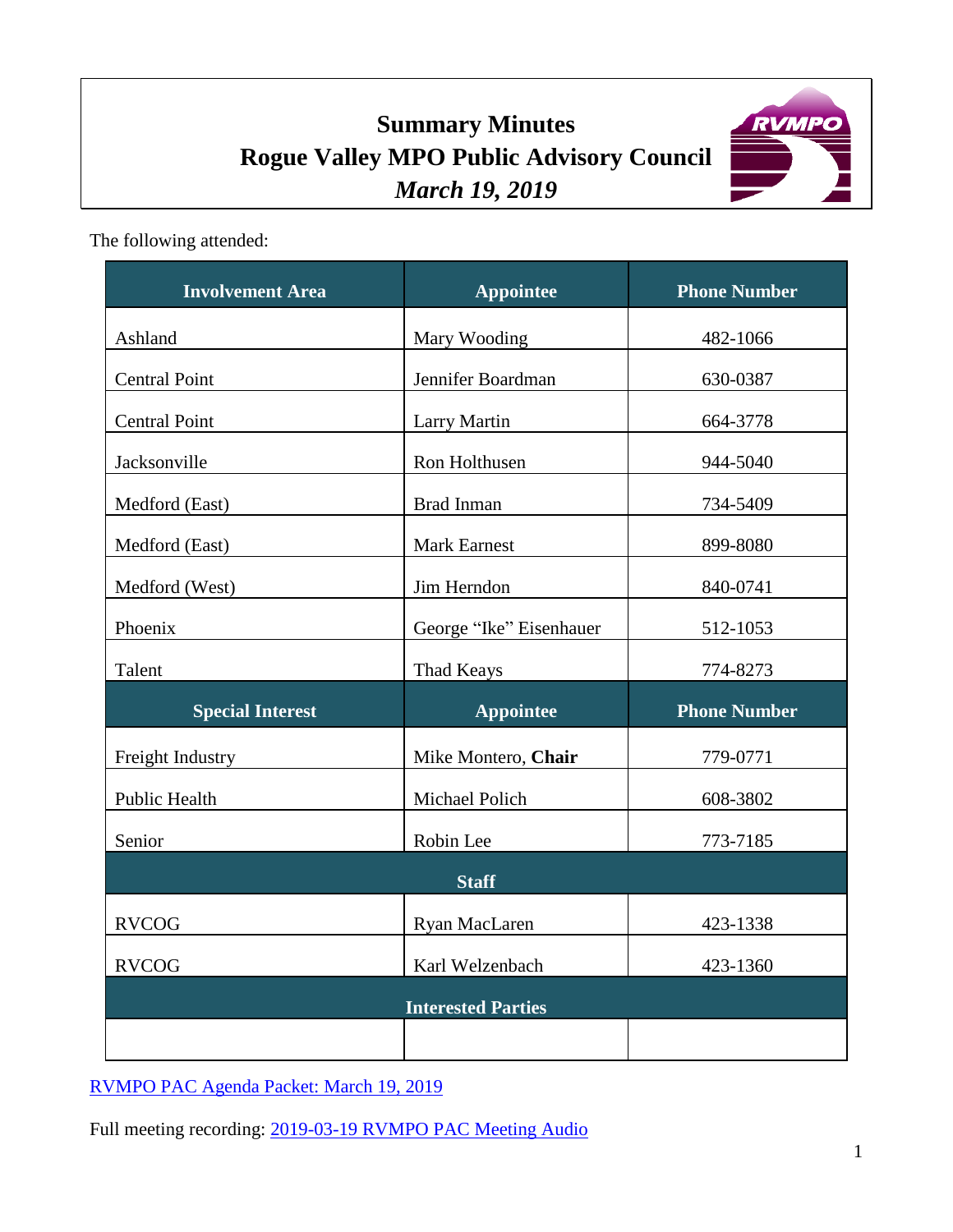#### **1. Call to Order / Introductions/ Review Agenda** 00:00–01:13

5:29 p.m. | Quorum: Ashland, Central Point, Eagle Point, Jacksonville, Medford (East), Medford (West), Talent, Bike/Ped, Freight Industry, Public Health, and Senior.

#### **2. Review / Approve Minutes** 01:14–01:29

01:23 | *Robin Lee moved to approve the January 15, 2019 RVMPO Public Advisory Council meeting minutes as presented. Mary Wooding seconded.*

*No further discussion.*

*The motion carried unanimously by voice vote.*

#### **3. Public Comment** 01:30-04:42

*No public comments made.* 

### *Action Items*

**4. Information Related to the 2018–2021 Transportation Improvement Program (TIP) Amendments** 04:43–14:12

13:59 | *Brad Inman moved to recommend approval of the TIP amendments as presented. Ron Holthusen seconded.*

*No further discussion.*

*The motion carried unanimously by voice vote.*

**5. Information Related to the 2018–2021 Transportation Improvement Program (TIP) Amendments** 14:13–24:46

24:36 | *Ron Holthusen moved to recommend approval of the TIP amendments as presented. Mary Wooding seconded.*

*No further discussion.*

*The motion carried unanimously by voice vote.*

## *Discussion Items*

**6. Review of the 2019–2020 Unified Planning Work Program Draft** 24:47–45:28